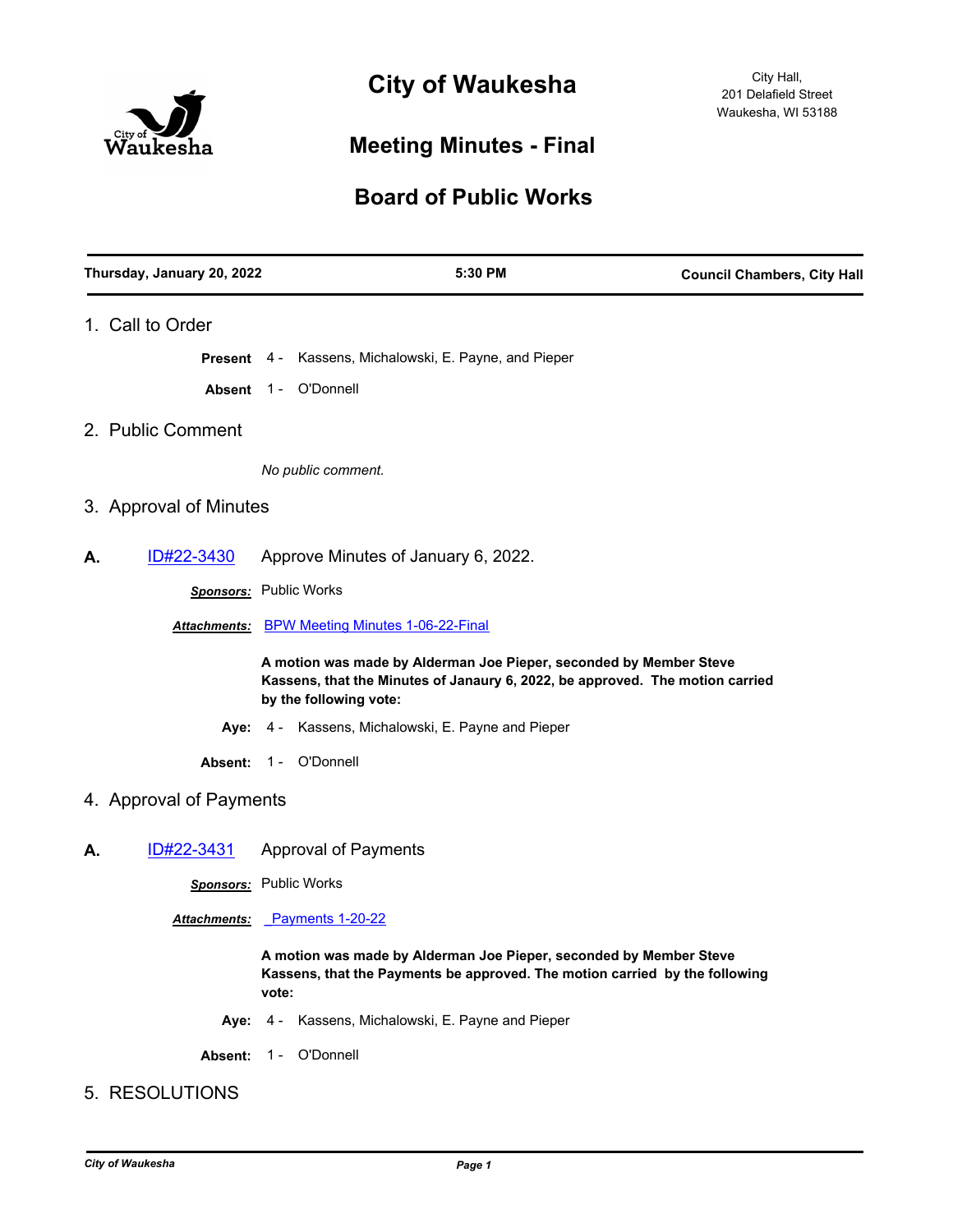**A.** [ID#22-3433](http://waukesha.legistar.com/gateway.aspx?m=l&id=/matter.aspx?key=16383) Recommend adoption of the RESOLUTION AUTHORIZING THE ISSUANCE AND SALE OF UP TO \$8,050,958 SEWER SYSTEM REVENUE BONDS, SERIES 2022A, AND PROVIDING FOR OTHER DETAILS AND COVENANTS WITH RESPECT THERETO for the Clean Water Fund Loan to finance the improvements for the Clean Water Plant West Side Lift Station Consolidation.

*Sponsors:* Public Works

Attachments: 22-3433 BPW Agenda Cover Sheet draft 01 20 2022 CWFL Resolution West Side Consolidation [22-3433\\_Waukesha, C of - 22A CWF - Resolution](http://waukesha.legistar.com/gateway.aspx?M=F&ID=faf1913c-5964-41b0-93e3-2950d5a8a437.pdf)

*Jeff Harenda, CWP Manager, and Chris Langemak, P.E., were available for questions.*

**A motion was made by Alderman Eric Payne, seconded by Alderman Joe Pieper, that the RESOLUTION AUTHORIZING THE ISSUANCE AND SALE OF UP TO \$8,050,958 SEWER SYSTEM REVENUE BONDS, SERIES 2022A, AND PROVIDING FOR OTHER DETAILS AND COVENANTS WITH RESPECT THERETO for the Clean Water Fund Loan to finance the improvements for the Clean Water Plant West Side Lift Station Consolidation be recommended for approval. The motion carried by the following vote:**

**Aye:** 4 - Kassens, Michalowski, E. Payne and Pieper

Absent: 1 - O'Donnell

- 6. Discussion and Recommendation to Council Regarding:
- **A.** [ID#22-3432](http://waukesha.legistar.com/gateway.aspx?m=l&id=/matter.aspx?key=16382) Review and act on the Contract for Design and Construction Services for Frame Park Lighting and Electrical Upgrades.

*Sponsors:* Public Works

Attachments: 22-3432 BPW Agenda Cover Sheet-2022 Frame Park Lighting and Electrical Upgrades [Consultant Contract\\_Powrtek-Frame Park Lighting and Electric](http://waukesha.legistar.com/gateway.aspx?M=F&ID=1f1fc08f-f8e5-4bdc-a4e4-db448938b1b9.pdf)

> *Jeff Hernke, Engineering Tech Supervisor, presented this item. City staff will oversee the contract and project. The boundaries for the Frame Park project are for all of the pathway lighting, formal gardens, amphitheater and then it will go from both sides of the river, from the Moreland Bridge all the way down to Barstow Plaza. There is a tremendous amount of underground work. However, at Barstow Plaza, where the decorative pavers are, it's changing out light poles and luminaires on top. The pavers will not be ripped up. Construction is planned to be done by 2022.*

**A motion was made by Alderman Joe Pieper, seconded by Alderman Eric Payne, that the Contract for Design and Construction Services for Frame Park Lighting and Electrical Upgrades with Powrtek Engineering, Inc., be recommended for Council Consent. The motion carried by the following vote:**

- **Aye:** 4 Kassens, Michalowski, E. Payne and Pieper
- **Absent:** 1 O'Donnell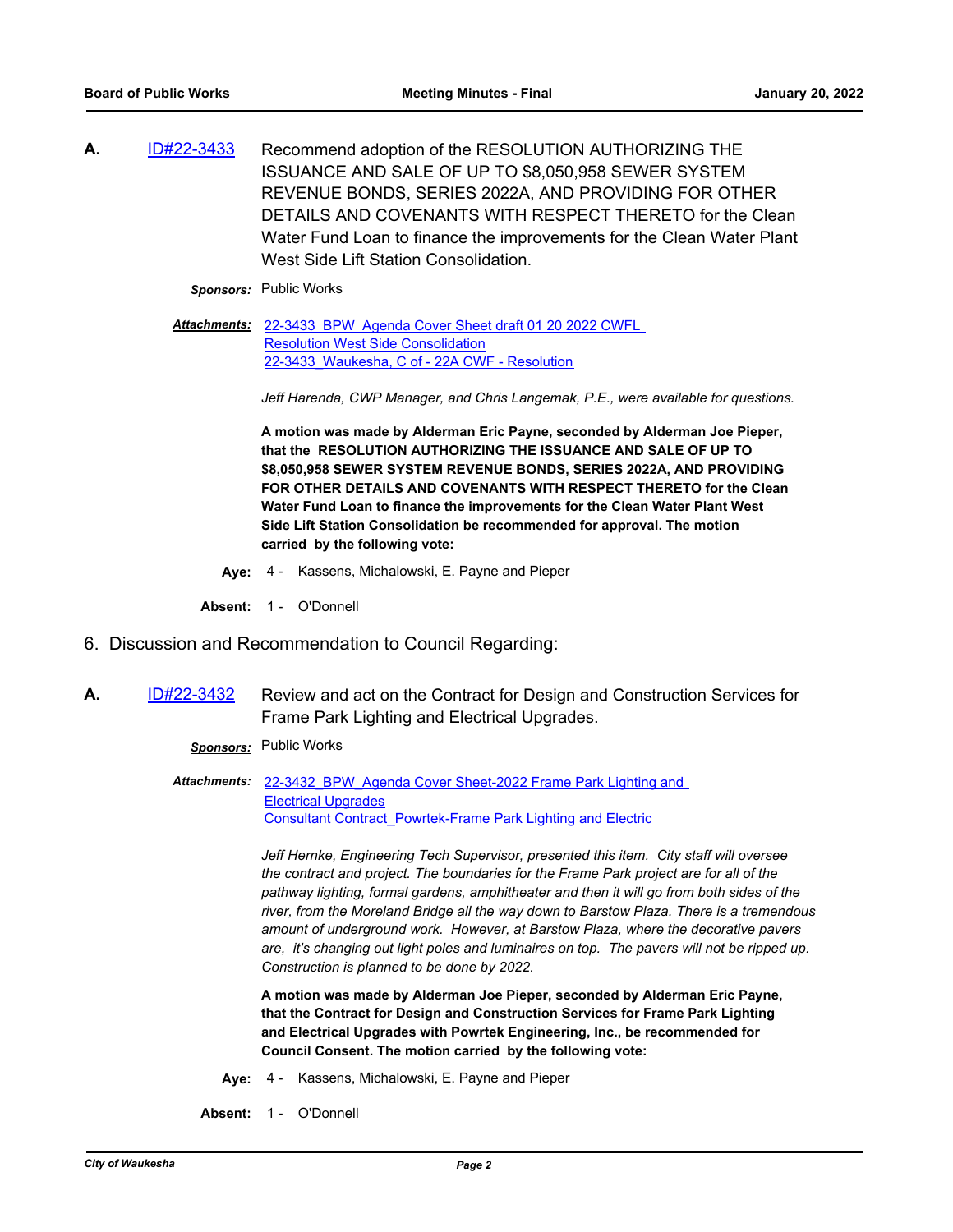**B.** [ID#22-3434](http://waukesha.legistar.com/gateway.aspx?m=l&id=/matter.aspx?key=16384) Recommend executing the Financial Assistance Agreement (FAA) Documents for the Clean Water Fund Loan to finance the improvements for the Clean Water Plant West Side Lift Station Consolidation.

*Sponsors:* Public Works

Attachments: 22-3434 BPW Agenda Cover draft 01 20 2022-CWF West Side Consolidation FAA [22-3434\\_Waukesha 4062-08 FAA](http://waukesha.legistar.com/gateway.aspx?M=F&ID=b8245bd3-a263-4c92-8cee-b146eb456d86.pdf)

> **A motion was made by Alderman Joe Pieper, seconded by Alderman Eric Payne, that the Financial Assistance Agreement (FAA) Documents for the Clean Water Fund Loan to finance the improvements for the Clean Water Plant West Side Lift Station Consolidation be recommended for Council Consent. The motion carried by the following vote:**

- **Aye:** 4 Kassens, Michalowski, E. Payne and Pieper
- Absent: 1 O'Donnell
- **C.** [ID#22-3444](http://waukesha.legistar.com/gateway.aspx?m=l&id=/matter.aspx?key=16392) Review and act on Contract Change Order No. 1 with Payne and Dolan, Inc. for the 2021 Asphalt Resurfacing project.

*Sponsors:* Public Works

Attachments: 22-3444 BPW Agenda Cover Sheet - CO #1 - 2021 Asphalt **Resurfacing** [22-3444\\_CCO1 Payne and Dolan-Resurfacing](http://waukesha.legistar.com/gateway.aspx?M=F&ID=73a779c6-e175-495b-b4b2-5ca578178567.pdf)

> **A motion was made by Member Steve Kassens, seconded by Alderman Eric Payne, that the Contract Change Order No. 1 with Payne and Dolan, Inc. for the 2021 Asphalt Resurfacing project be recommended for Council Consent. The motion carried by the following vote:**

- **Aye:** 4 Kassens, Michalowski, E. Payne and Pieper
- Absent: 1 O'Donnell
- **D.** [ID#22-3445](http://waukesha.legistar.com/gateway.aspx?m=l&id=/matter.aspx?key=16393) Approve Storm Water Management Practice Maintenance Agreement between City of Waukesha and Airgas LLC for property located at 501 Sentry Drive.
	- *Sponsors:* Public Works
	- Attachments: 22-3445 BPW Agenda Cvr-Airgas LLC SW Agreement 22-3445 Airgas Storm Water Maintenance Agreement

**A motion was made by Alderman Joe Pieper, seconded by Member Steve Kassens, that the Storm Water Management Practice Maintenance Agreement between City of Waukesha and Airgas LLC for property located at 501 Sentry Drive be recommended for Council Consent. The motion carried by the following vote:**

**Aye:** 4 - Kassens, Michalowski, E. Payne and Pieper